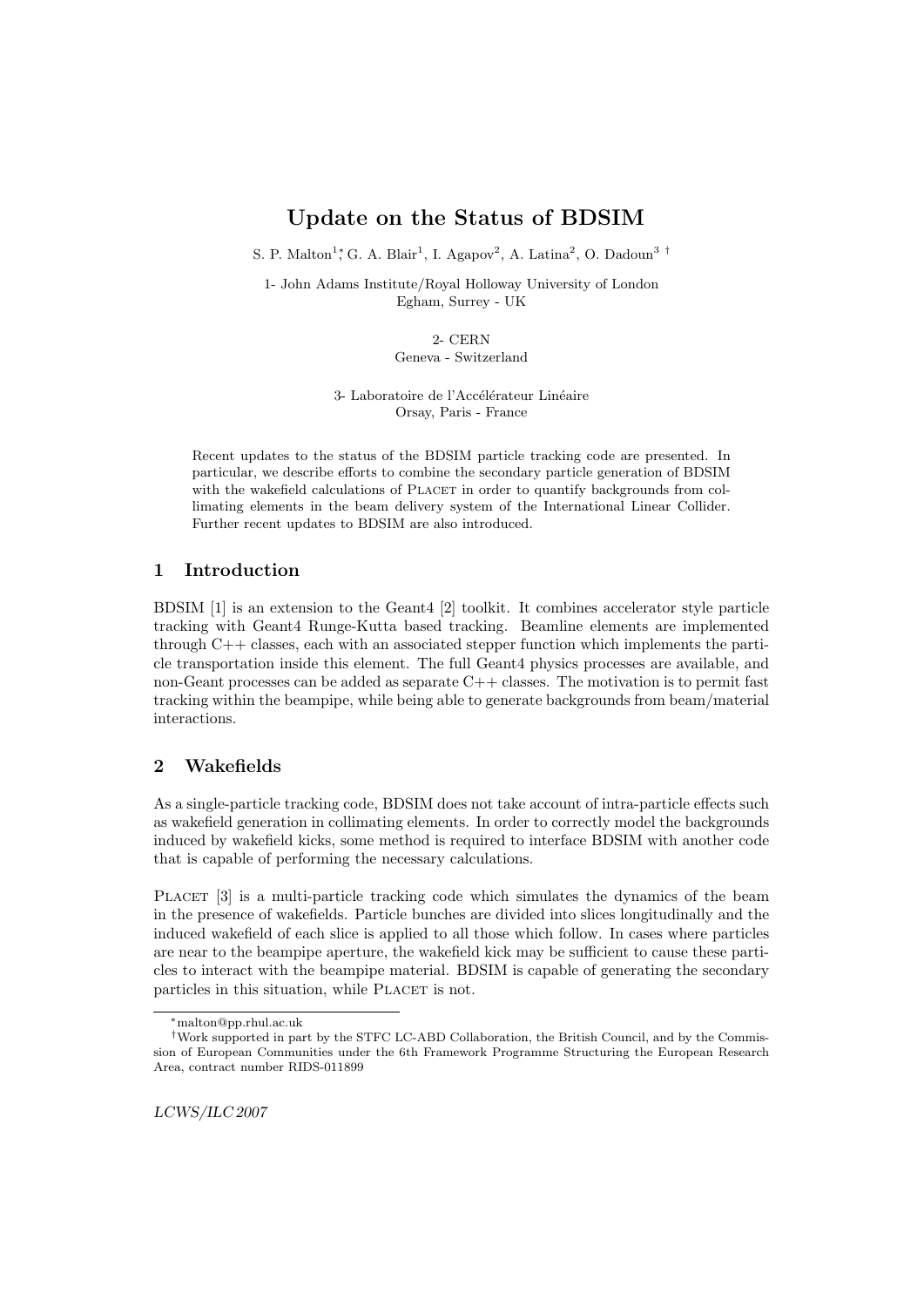### 2.1 BDSIM

BDSIM is a single-particle tracking code; wakefields are a multi-particle effect. Calculation of the wakefield kicks requires a description of the full bunch at the appropriate location. In order to generate this, a sensitive volume is introduced prior to the element, which transfers particles from the urgent stack to the postpone stack. This pauses the tracking of each particle in turn at this location. When the requested number of particles has been tracked up to this point, the clean up routine passes the bunch description to PLACET through a temporary fifo. BDSIM then listens on the same fifo, waiting for PLACET to return the distribution of particles from after the collimator. Tracking continues in BDSIM from the end of the previous run.

#### 2.2 PLACET

As a multi-particle code, PLACET has a full description of the bunch at each point of tracking. Routines were added to insert a new bunch description at a given location, in this case at the entrance to a collimating element, and also to output the bunch description.

#### 2.3 Tracking

The implementation described above simply calls PLACET to perform tracking in wakefield regions. However the purpose of this interface is to quantify the backgrounds caused by near-wall particles which are kicked into the beampipe by wakefield effects. This requires that the tracking be done by BDSIM. Ideally, BDSIM will use the bunch description returned by PLACET to calculate the wakefield kicks  $\Delta x' = x'_{\text{after collimator}} - x'_{\text{before collimator}}$ (and similarly for  $\Delta y'$ ) and apply these at the centre of the collimator logical volume.

The process currently requires that equivalent decks are available in both PLACET and gmad. The CLIC deck (dated 28/11/05) has been used so far as a test system. However, as tracking in Placet is only relevant in the collimating elements, it should be possible to generate the same results with *only* the collimating elements in the PLACET input file.

#### 3 Further Developments

Arbitrary materials definitions can now be placed in the gmad file to generate materials that are not already included in BDSIM using the material command like this:

```
CarbonDioxide : material, density=1e-14, components={"C","O"},
componentsWeights{1,2}
```
Chemical elements which have not been previously defined may also be included using the atom keyword:

ytterbium : atom, Z=70, A=174, symbol="Yb"

Currently this allows for the inclusion of materials in which every molecule is identical. Further refinements will allow the user to specify a mixture of materials by fractional weight. This will generate a more accurate description of common accelerator (tunnel) materials

LCWS/ILC 2007